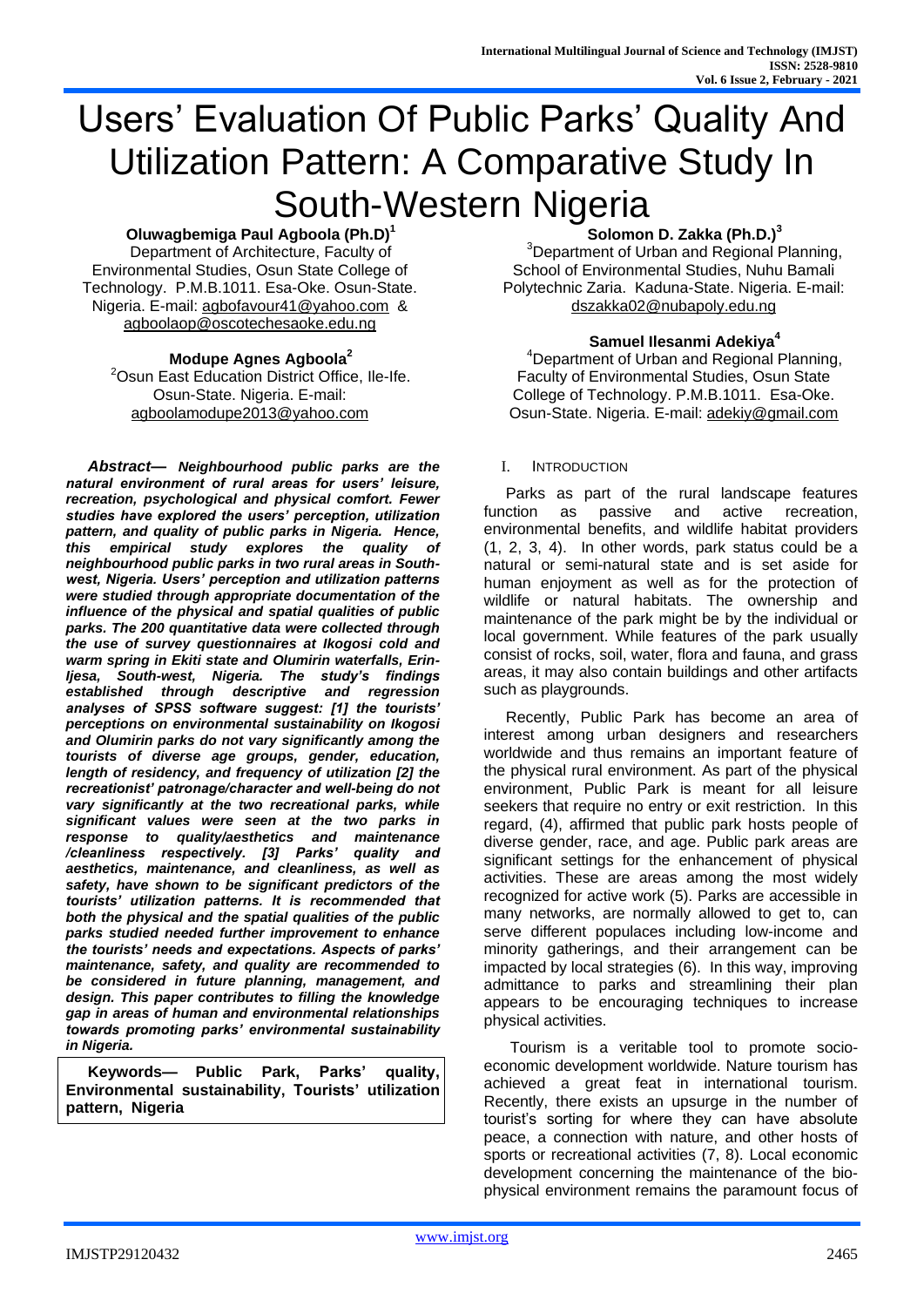tourism worldwide. Meanwhile, nature tourism has been affirmed as a driver that could improve the development of rural areas and a natural environment for biological value.

Recent urban development's drives are not only concerned about planning and design of buildings and activities, but it equally involves creating functional public spaces that can have a positive impact on the users. Hence, it could be stated that public park functions as a direct influence on residents and visitors' social activities. The typologies of parks vary in size, form, and functions, while at the same time; it could be categorized into hierarchies of the neighbourhood, district, and regional park space (9). Common features of public parks include playgrounds, gardens, hiking, paths ways, sports fields and courts, and public restrooms depending on the budget and natural features.

Appraisal of the quality impact of the park in the community depends on the rate of recreationists' accessibility. However, the quality of the public park environment can be adjudged through the levels of user satisfaction. At the same time, the users' judgment of the quality of Public Park, encircled the degree of the facilities and amenities provided coupled with the standard of maintenance (10, 11, 12). The good quality public spaces enhance the rural environmental quality (13). Notably, Public Park with good quality facilities and amenities attract users' accessibility. Literature has presented a host of numerous health benefits associated with access to public parks. For instance, access to parks has been associated with better perceived general health (14), (15), reduced stress levels (16, 17); reduced depression (18), and encourage walking (19, 20). Moreover, there is a substantial body of evidence demonstrating that increased walking improves physical and mental health (21,22, 23, 24).

Recently, Public parks are often underdeveloped and at risk of being undervalued in neighborhood planning. The purpose of this present study is to compare, explore the quality of Public Parks through users' perception and utilization pattern of two parks in South-west, Nigeria. The aim of this study will be reached through the following objectives: (i) finding the relationship of environmental sustainability of the Ikogusi and Olumirin parks with users' demographics backgrounds, (ii) establishment of the relationship between the various items of users' perceptions in the Ikogusi and Olumirin parks, (iii) to explore the effect of Parks' Quality on Utilization pattern. Hence, a strategic assessment will identify a need to rationalize existing park space to overcome past planning mistakes and to address access and maintenance issues.

## II. **ISSUES AND STATEMENT OF PROBLEM**

Aside from the benefits derived from parks generally, (25), noted that the lack of comparative study on the interrelationships in assessing the quality of public parks is attributed to difficulties in defining, measuring, and assessing the quality of a park. Similarly, (26) and (27) asserts that the current sustainable park indicator should take into cognizance the availability of public spaces. Public parks have been proven to fulfill the needs and expectations for the satisfaction of residents living environment which leads to a sustainable neighborhood. Ikogosi and Olumirin parks are tourist attraction centers having a common uniqueness of features known as "waterfalls".

 Therefore, the two parks have long become a visiting recreation center for residents and tourists across the globe. The two parks have been adjudged to be avenues and good environments to recreate, meeting friends and visitors. Thus, there is a need to investigate the parks' qualities and utilization patterns among the recreationists as a precursor to the establishment of concrete evidence towards the functional Public Park, social participation, and neighborhood growth.

#### III. LITERATURE REVIEWS

#### *A. Parks' History, Design, and Location*

 The first parks were deer parks, land set aside for hunting by royalty and the aristocracy in medieval times. They had walls or thick hedges around them to keep game in and people out. These game preserves evolved into landscaped parks set around mansions and country houses from the sixteenth century onwards. An aesthetic of landscape design began in these stately home parks where the natural landscape was enhanced by landscape architects such as Capability Brown. As cities became crowded, the private hunting grounds became places for the public. With the Industrial revolution, parks took on a new meaning as areas set aside to preserve a sense of nature in the cities and towns.

 The level of utilization of the park is typically reflected in the structure and design of the park. Therefore, the park's structure and design determine the affordance opportunities for human use (28), (29), (30), (31). For instance, a change in recreational demands could bring about changes in the design of parks such as the construction of more facilities for active recreation (32). Park design could be influenced by the intended purpose and the available land features. For instance, a park intended to cater to children's recreation could also include a playground. While at the other hand, a park primarily intended for adults might incorporate features for walking paths. The design, operation, and maintenance of Public Park is usually done by the government, typically on the local level, but may occasionally involve the private sector.

A neighborhood park should be centrally located, if possible, within its service area and should be uninterrupted by physical barriers. It should be accessible by public transportation, or low-volume residential streets. Primarily it serves residents residing within about 1/4 mile of the park, without physical or social barriers to the boundaries (33).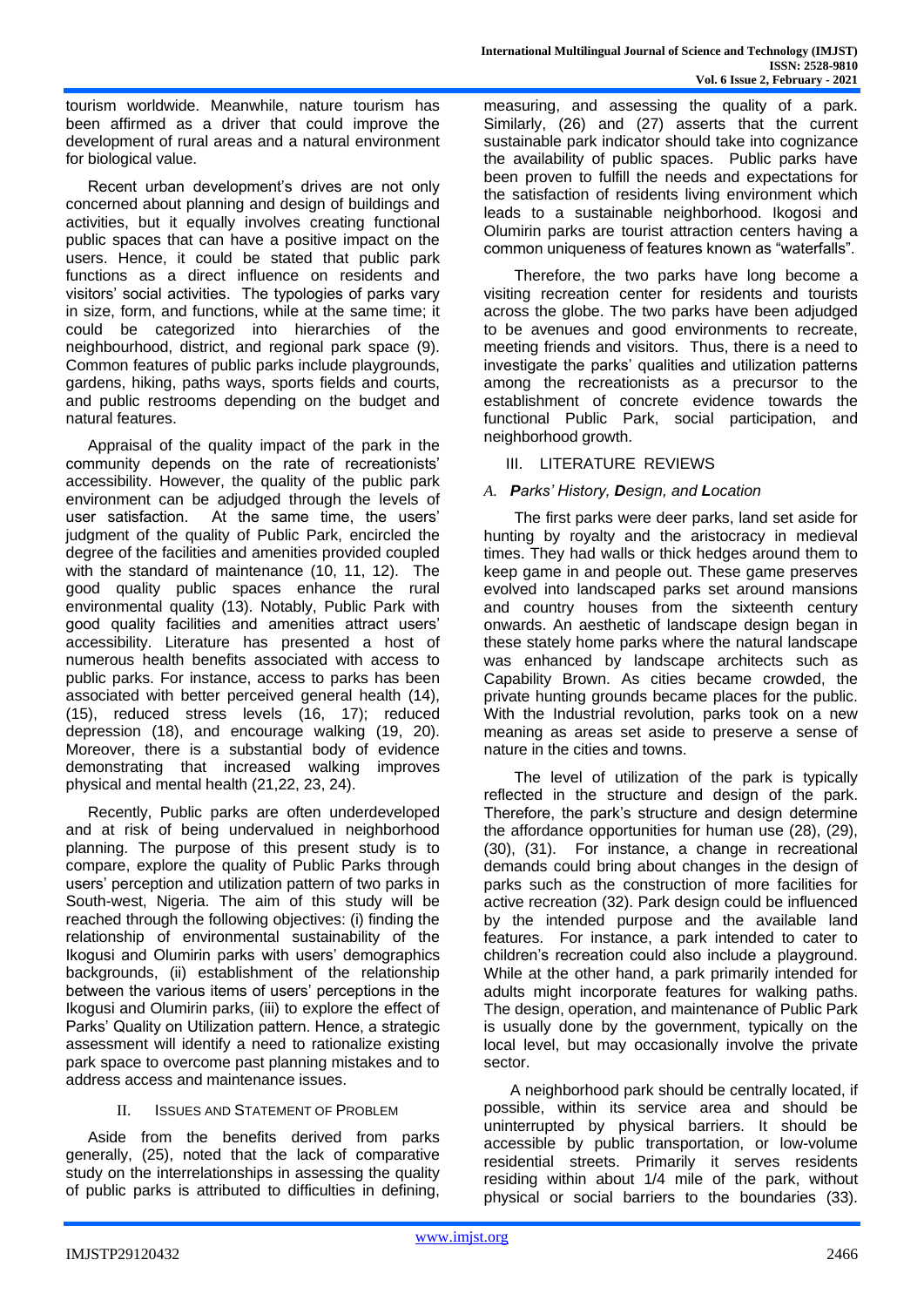Ease of access from the surrounding neighborhood and central location is a key concern when selecting a new park site. The site should allow active and passive recreational purposes. As the primary aim of Visiting Park is to experience a pleasant outdoor environment, the site should exhibit some innate aesthetic qualities.

## *B. Parks' Sustainability and Development*

 Environmental sustainability is under threat, with accelerating growth in global greenhouse gas emissions and biodiversity loss. The report of the World Commission on Environment and Development (the Brundtland Commission) entitled Our Common Future (1987), had defined sustainable development as the process that "meets the needs of the present generation without compromising the ability of future generations to meet their own needs (World Commission on Environment and Development, 1987). The concept inherent in this definition led to two versions of sustainability: "strong sustainability", which does not allow sustainability between natural capital and produced capital (either physical or human), and "weak sustainability", which allows such sustainability.

Investigations revealed what the recreation center's qualities do mean for the spatial and usage of park space by the people (34). Additionally, the examination inferred that nearby local parks, play a critical effect on the sustainability of the city. In this vein, the ability of a city to function as a place of relaxation and opportunity is often determined by various factors, which include the environmental condition of such a place. Urban planners in the 21st century have been focusing on the concept of green city and green culture has an integral part of a functional, sustainable, clean, and healthy city. Thus, the challenges of the fast-growing cities will be to steer urbanization from its current, unsustainable path towards sustainable and greener cities that offer their inhabitants choice, opportunity, and hope (35). Therefore, the concept of the green city becomes a sustainable city planning.

The concept of "green cities", designed for resilience, self-reliance, and social, economic, and environmental sustainability usually associated with urban planning in more developed countries. It has been suggested that the building of a "green" city is equivalent to the building of sustainability (36). Many countries are planning and engaged in building green cities and "eco-cities" as starting points for the building of sustainable development. Yet, it is important to understand cities' sustainability as a broader concept which integrates social development, economic development, and environmental management. This refers to the management and investment decisions taken by municipal authorities following national authorities and institutions. The 1987 report of the World Commission on Environment and Development, also known as the Brundtland Commission, defined sustainable development as develop¬ment that meets the needs of the present, without compromising the ability of future genera¬tions to meet their own needs. The report included a chapter on urban issues. In the

Year 1991, the United Nations Centre for Human Settlements (UNCHS) Sustainable Cities Programme attempted to define a sustainable city as where "achievements in social, economic and physical development are made to last" United Nations Human Settlements Programme (37).

Rural development is critical for an integrated approach to sustainability and for reducing poverty. Ensuring wider and inclusive access to public services can reduce rural/urban inequalities, disaster risk, and food insecurity, as well as strengthen net¬works between cities and villages. The need for the park has increased to commensurate the demand for more green areas, natural recreation, retreat, and recreational activities (38). Hence, an upsurge in the governmental plan towards preventive measures to mitigate the negative effect of environmental degradation through intensified conservation efforts. Recently, efforts by the Nigerian Government have<br>been qeared towards environmental impact been geared towards environmental impact assessment (EIA), and strategic environmental assessment (SEA), in a bid to mitigate environmental impacts of developmental projects. Therefore, the Government of the day has backed the private sector initiative to provide leisure and other recreational facilities across the major capital cities of Nigeria.

## *C. Roles and Functions of Public Parks*

 Public parks' major roles include the provision of recreational opportunities and encouragement of users' healthier lifestyles (39). Other functional roles of Public Park according to (40), (41), (42),and (43) include the followings: [i] preservation of essential natural artifact, [ii] protection of the local flora and maintenance of parks' ecological functions and services. **Iiiil** enhancement of neighborhoods' aesthetics, [iv] the economic benefit of public park could better increase the property value the real estate market. [v] attractions centers for tourists, and business men and women, (vi) public park could improve users' health through reduction on the stress via walking, [vii] parks' trees and vegetation could help militate against global warming by reducing the amount of greenhouse gases in the atmosphere, [viii] well-maintained parks promote community engagement and residents' social interactions among individuals of all ages and ethnic backgrounds, [ix] accessibility to parks could improves the users' quality of life, [x] Parks helps improves rural socio- economic activities and improve tourism potentials of an area, [xi] preservation of wildlife, and natural environment of parks could improve the environmental quality of the region, (xii) empirical research has revealed the parks' potential in promoting childhood physical activity and reductions in the prevalence of childhood obesity.

## IV**. D**ESCRIPTION **O**F **T**HE **S**TUDY **S**ITES

Aside from the benefits derived from parks generally, (25), The first study area is a town called Ikogosi in Ekiti State, South-west, Nigeria (see Figure 1) hosted the Public Park that has its uniqueness of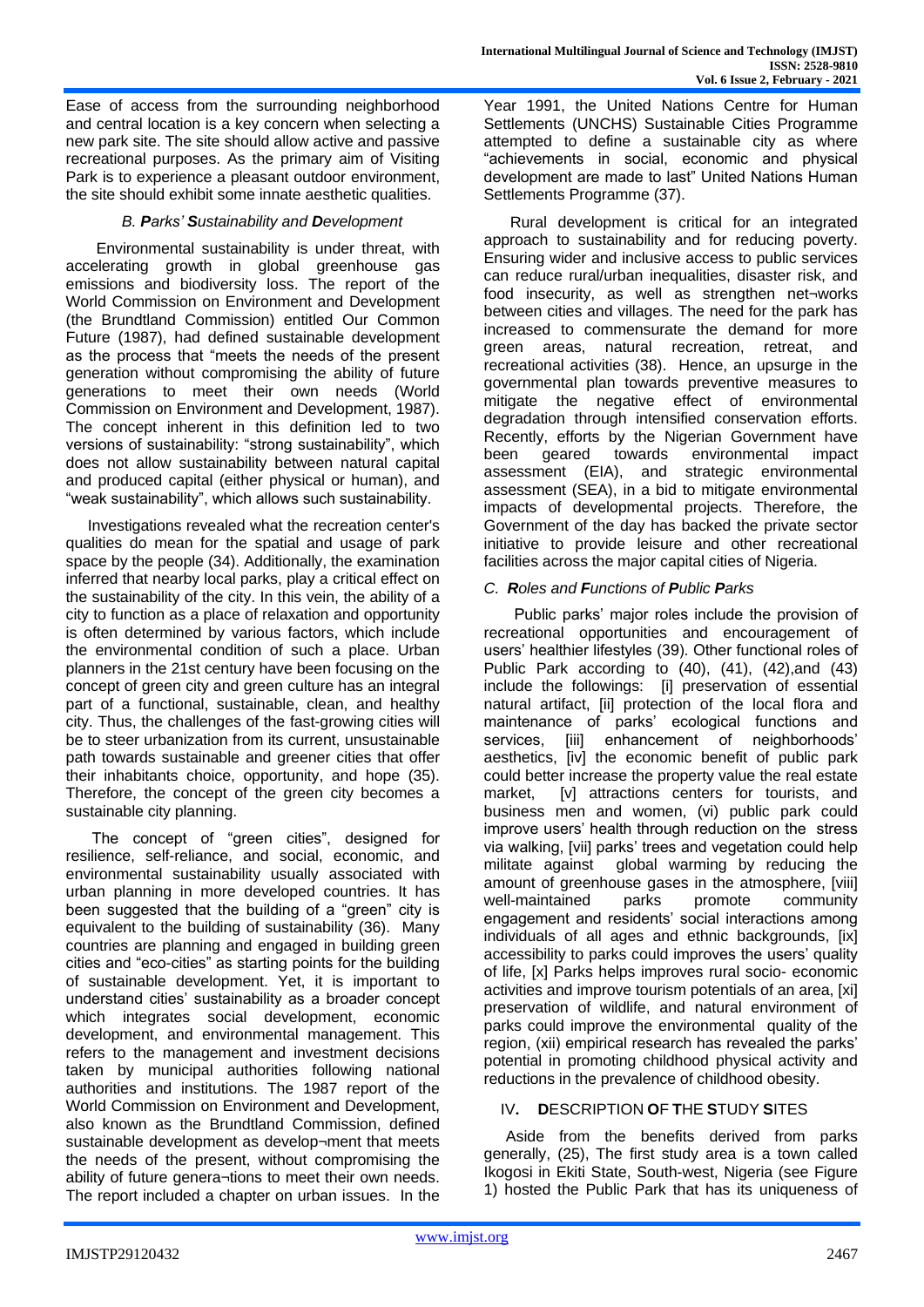uncommon features known as "cold and warm" springs meeting at a natural V-shaped spot. Ikogosi spring water has long become a visiting recreation park for

residents, tourists/visitors across the globe. The small town of Ikogosi-Ekiti in Ekiti State in Western Nigeria is situated between lofty, steep-sided, and heavily wooded, north-south trending hills about 27.4 km East of Ilesha (Osun State), and about 10.5 km Southeast of Effon Alaye (Ekiti State). It is located just north of the 7o 35'N latitude and slightly west of the 5o 00' E longitude. There are a rainy season (April–October) and the dry season (November–March). Temperature ranges between 21° and 28°C with high humidity. The Southwesterly wind and the northeast trade winds blow in the rainy and dry (Harmattan) seasons respectively. The tropical forest exists in the south, while the savannah occupies the northern peripheries.

The Ikogosi spring resort is one of the beauties of Nigeria in terms of natural endowment (see Figure 2). The water runs down a hilly landscape where the warm springs form a confluence with other cold springs from adjoining hills and merge into one continuous flowing stream at 70 degrees. Located in the western part of Nigeria, known as Ekiti state, Ikogosi is a small community in terms of size and population. Ikogosi has a good local natural environment combined with rich culture and history, and these form the basis of what makes the community a tourist destination (44).



Figure 1: Location Map of Ikogosi Park Source: (45) hature.



Figure 2: Erin Ijesha Waterfall. Source: (46)

However, it is an awesome site where two different springs flow side by side without disturbing each other: while one is cold, the other is warm and they maintain a temperature of about 38 degrees. The measurement of the whole area of the spring is about 32 hectares and it is prevented from erosion by tall evergreen trees in which these trees form a cover for relaxation of the tourists. Apart from being a resort for relaxation, it also serves as a cure for some diseases in the body. Figure 3 depicted pictures of the nature of Ikogosi warm and cold resort. Erin Ijesha (Olumirin) in Oriade local government is a seven-step waterfall in Osun State, South-west, Nigeria.

The waterfall in Figure 4 is a whole new exciting and awe-inspiring experience with nature. The waterfall is 2km from Erin Ijesha town. According to one of the custodians of the waterfall, it was discovered by a woman called Akinla, founder of Erin-Ijesha town and a granddaughter of Oduduwa, the progenitor of the Yoruba race. This was traceable to the year 1140 AD during the migration of Ife people to Erin- Ijesa. Each step of the waterfall has a flowing fountain that marks the mystical nature of the place. The waterfall is a stunning assemblage of seven unique levels, with each level providing a whole new outlook when compared to the previous level. The waterfall exudes a therapeutic ambiance produced by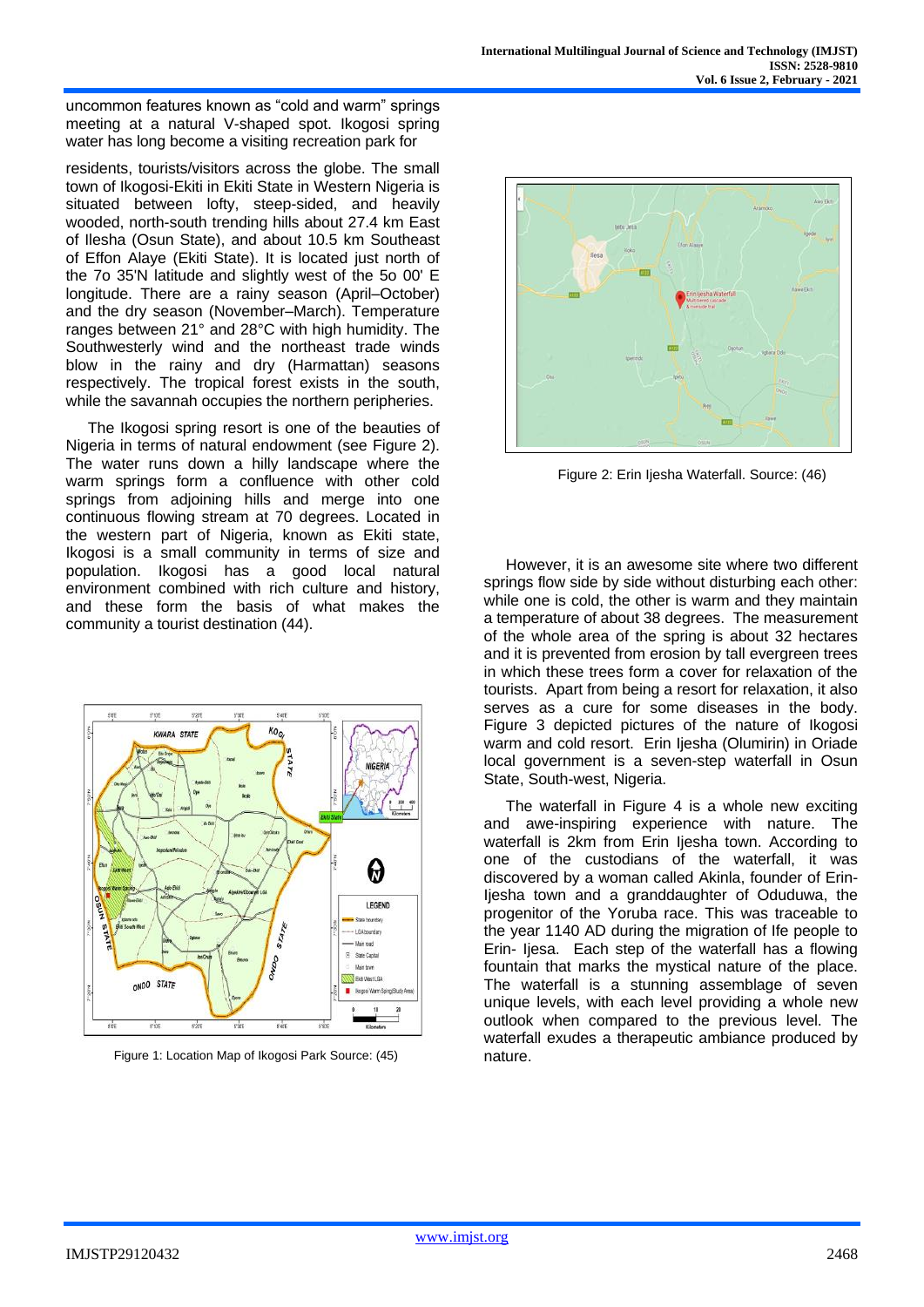

Figure 3: Pictorial views of Ikogosi waterfall in Ekiti State, Nigeria. Source: Researchers'' fieldwork, (2017)



Figure 4: Pictorial views of Erin Ijesa (Olumirin) falls, Osun state, Nigeria. Source: Researchers' fieldwork, (2017)

## **V** RESEARCH METHODOLOGY

The scope of the study is to investigate recreationists' perceptions of public parks quality, and their utilization pattern while visiting the Ikogosi and Olumirin parks. In this research there are three domains used, they are: (i) Respondents' demographic characteristics and their impacts on the parks' sustainability (ii) various items of users' perceptions and utilization patterns, and (iii) parks' quality. Respondents' demographical characteristics are expected to determine their perceptions of the parks' sustainability as positive feelings and beneficial services. This will further enhance and contributes to the quality of life and the users' utilization in diverse ways. This study applies a quantitative research design which is an experimental research design to achieve the desired research aim and objectives.

Self-administered questionnaires were initiated by asking the respondents to complete the questionnaire themselves. For data collection, the distribution of survey questionnaire was conducted in the morning, afternoon, and evening for a total number of four weekends at the case study sites. In other words, distributions took place between Saturday, November 4, 2017, and Sunday, 26th November 2017 by using a simple random sampling method. One hundred and twenty (120) questionnaires were distributed to the tourists available at each of the Ikogosi, and Olumirin parks, totaling two hundred and forty (240) questionnaires distributed in all. Out of the 240 questionnaires administered for the users/ tourists, only 200 were retrieved and suitable for data analysis.

The contents of the survey questionnaires incorporated three (3) sections, namely: (i) the perception about the relationship between respondents' characteristics and parks' sustainability items (iii) respondents' perceptual variables at the two parks, and (iii) respondents' views on parks' quality and utilization patterns. Meanwhile, respondents' responses were measured and rated on a five-point Likert scale ranging from "1" for strongly disagree, "2" for disagree, "3" for neutral, "4" for agree and "5" for strongly agreed.

#### VI **R**ESULS **A**ND **D**ISCUSSION

The Cronbach's alpha of the total variables stood at 0.75. This statistic measures internal consistency reliability, which is the degree to which responses are consistent across the items within a measure. The relationships of environmental sustainability of the Ikogosi and Olumirin parks with demographical backgrounds are presented in Table 1. The results of the ANOVA indicated that the sustainability of Ikogosi and Olumirin parks do not vary significantly among the tourists of diverse age groups (Ikogosi, p=0.33; Olumirin, p=0.36). These indicated that users of all age-groups are inclined towards the sustainability of the two parks. For the mean values scores, any positive values above 1 are considered to concur and of a positive response by the respondents. Meanwhile, any negative values below 1 are considered otherwise. The highest mean values of  $m=1.28$  and  $m=2.42$  were recorded by the respondents aged between 12 years and 30 years at the two parks. Both genders (male and female) respondents equally shown a positive response, while the highest mean value of m=1.23 and m=2.44 were exhibited by the female respondents. Perceptions of parks' sustainability are established to be higher with the Bachelor / 1st degree and post Graduate respondents in both parks. This is an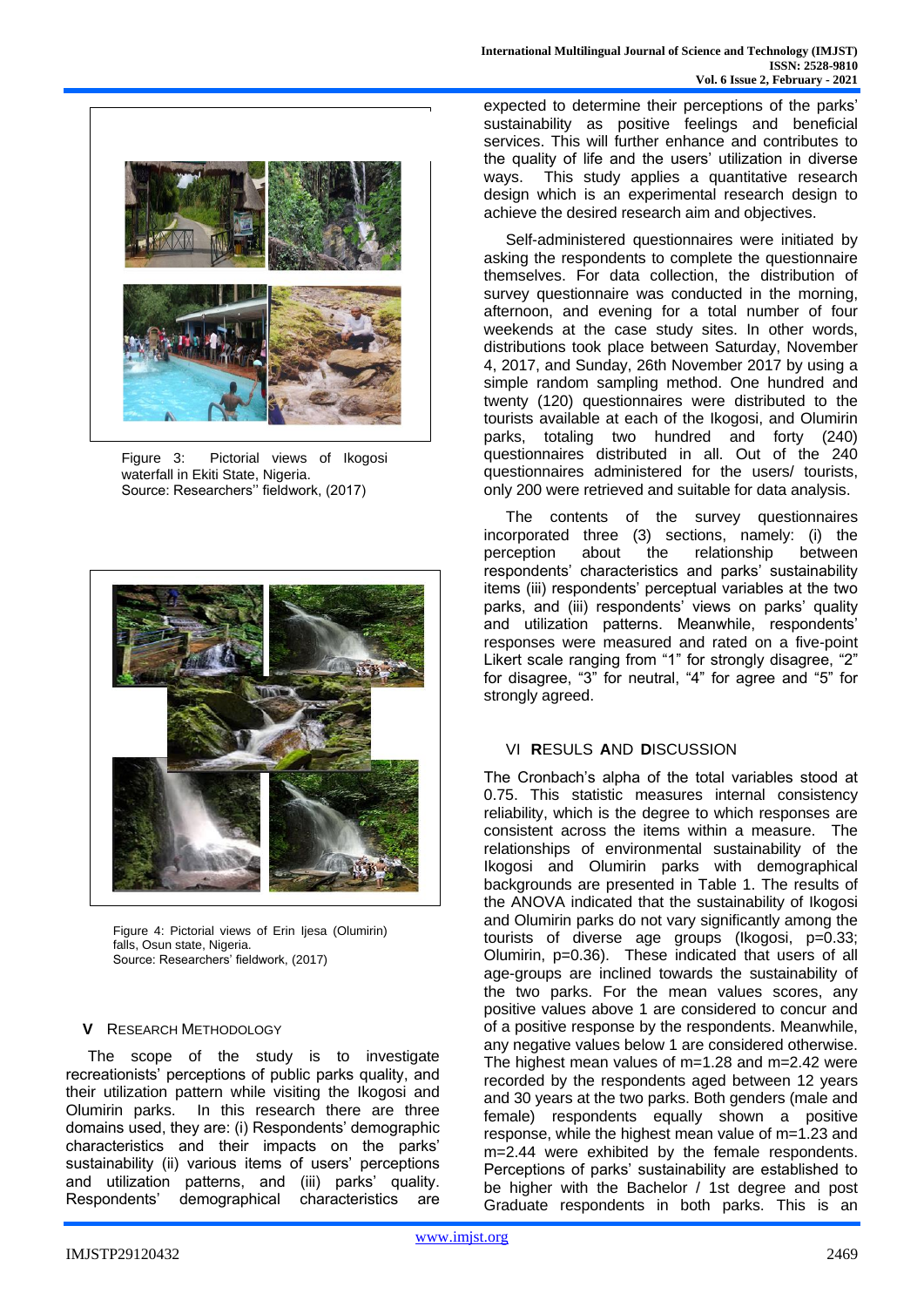indication that knowledgeable respondents are more inclined to the parks' sustainability. Similarly, length of residency (Ikogosi, p=0.32; Olumirin, p=0.84) and frequency of utilization are determinants of tourists' perception of the sustainability of the two parks (Ikogosi, p=0.63; Olumirin, p=0.54). However, a significant difference was observed among the tourists' time of visiting the parks (Ikogosi, p=0.04; Olumirin, p=0.02), occupations (Ikogosi, p=0.03; Olumirin, p=0.04), and duration of staying at the park (Ikogosi, p=0.04; Olumirin, p=0.02).

| Table 1: Relationship of respondents' demographical |  |
|-----------------------------------------------------|--|
| backgrounds and environmental sustainability of the |  |
| Ikogusi and Olumirin parks (n-200)                  |  |



Results indicate that tourists' that visit the park in the afternoon (12noon to 4 pm) have the highest perception of the park sustainability (mean value  $=$ 2.35) at Ikogosi park; which is significantly different from the recreationists that visit at the other periods of the day. The least perception of sustainability was reported by the tourists that visit in the evening (mean value=2.14) at Ikogosi park.

Same perceptions were observed at Olumirin Park, where significant differences were observed by tourists' occupations and duration of stay on the sustainability of the two parks. The highest perception of the park sustainability was observed by the students at both parks (Ikogosi park, mean=3.39; Olumirin park, mean= 2.43); which is significantly different from other tourists of diverse occupations. The highest perceptions of the park's sustainability were observed by the tourists that stayed more than an hour at the two parks. (Ikogosi park, mean=2.35; Olumirin park, mean= 2.36); which is significantly different from other tourists that stay at different times of the day.

Analysis of variance (ANOVA) is conducted to ascertain the difference in users' perception of the two parks of the neighborhoods. To examine the

relationships among the five perceptual variables of tourists' patronage and character, tourists' well-being, quality/aesthetics of the parks, and quality/aesthetics of the parks; a one-way ANOVA was conducted. The results of the ANOVA in Table 2 and Figure 5 indicated that the tourists' patronage/character in the Ikogosi park (m=4.15, Sd=0.41), and Olumirin park (m=4.12, Sd=0.45) does not vary significantly at the two recreational parks with p=0.61 and p=0.81 respectively.

In view of this, it could be established that tourists' were inclined towards patronizing the parks that subsequently impacts positively on their character. The highest mean value (m=4.15) was reported by the tourists in the Ikogosi park. Similarly, non-significant values of p≥0.05 were shown by the respondents at both parks in respect to their well-being during their visitations. This is an indication that both tourists at the two parks attest to the fact that as they visit the parks and positive impacts were observed on their well-being at the end of their visits (Ikogosi park, p≥0.31; Olumirin, p≥0.21).

Table 2: Relationship among the various items of users' perceptions in the Ikogusi and Olumirin parks (n-200)

|                                            |             | <b>Ikogosi Park</b>   |      |         |             | <b>Olumirin Park</b>  |      |         |
|--------------------------------------------|-------------|-----------------------|------|---------|-------------|-----------------------|------|---------|
| Respondents' perceptual                    | <b>Mean</b> | <b>Standard</b>       | F    | P       | <b>Mean</b> | <b>Standard</b>       | F    | P       |
| <b>Variables</b>                           |             | <b>Deviation (SD)</b> |      |         |             | <b>Deviation (SD)</b> |      |         |
| Recreationists' patronage<br>and character | 4.15        | 0.41                  | 1.04 | 0.61    | 4.12        | 0.45                  | 1.88 | 0.81    |
| well-<br>Recreationists'<br>beings         | 3.54        | 0.73                  | 1.67 | 0.31    | 2.48        | 0.31                  | 1.57 | 0.21    |
| Quality / Aesthetics of the<br>parks       | 1.55        | 0.46                  | 7.56 | $0.03*$ | 1.74        | 0.63                  | 6.88 | $0.02*$ |
| Quality / Aesthetics of the<br>parks       | 1.54        | 0.54                  | 6.44 | $0.01*$ | 1.64        | 0.52                  | 5.99 | $0.01*$ |





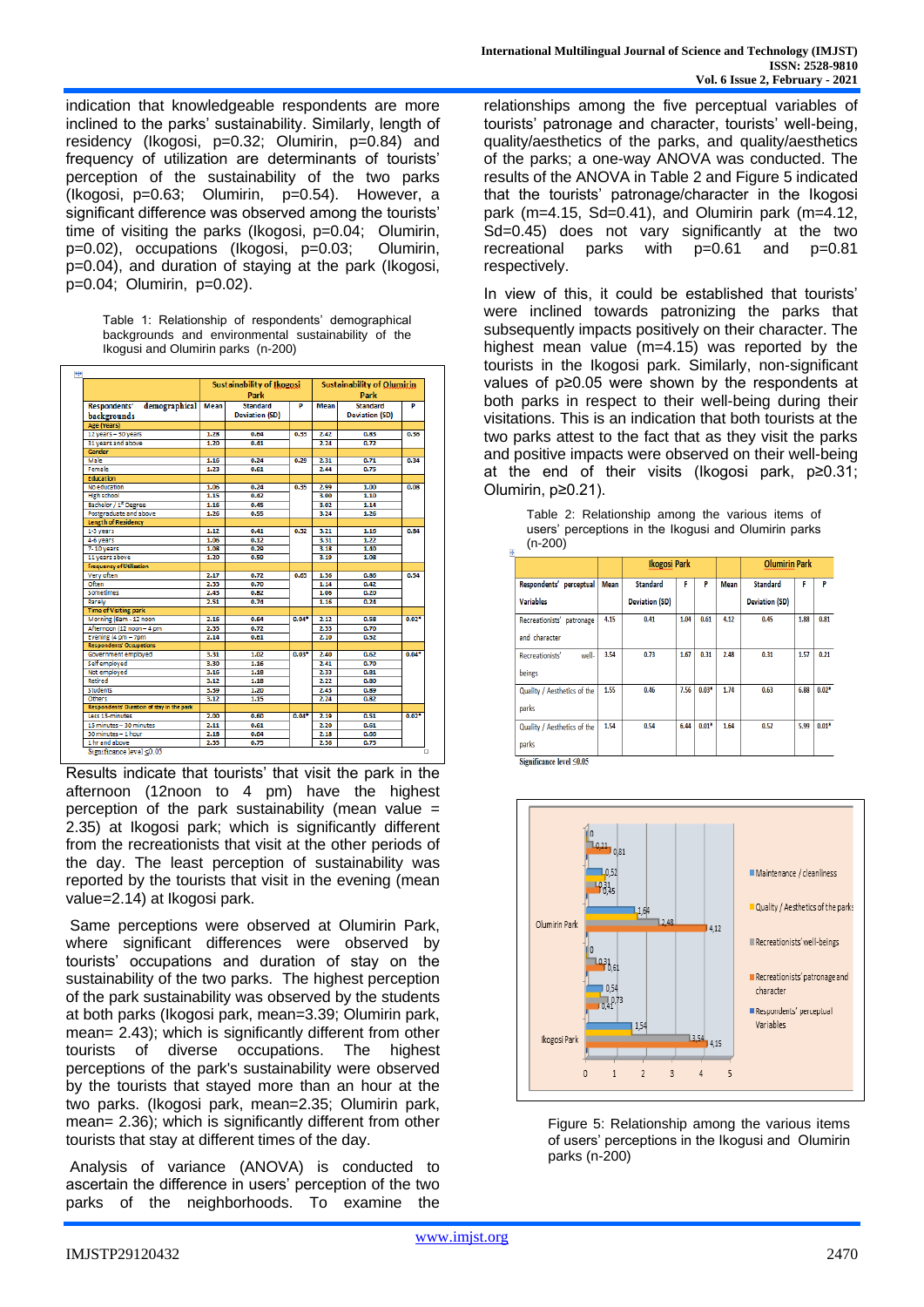While considering the quality/aesthetics of the parks, there was a significant difference p≤0.05 in the respondents' perception at the two parks (Ikogosi, p≤0.03; Olumirin, p≤0.02). The results imply that improvements are needed towards increasing the quality of the parks. However, the highest mean value (m=1.74) was recorded at Olumirin park, indicating higher attention is required in this park while compared with the Ikogosi park. In respect to the maintenance/cleanliness of the two parks, significant differences were also observed. This indicates that adequate attentions are required towards improving the quality/aesthetics and maintenance/cleanliness of the two parks. However, the highest mean was observed at Olumirin park (m=1.64) revealing much attention is solicited at this particular park while compared with Ikogosi park.

The result in Table 3 revealed the regression analysis indicating that as the parks' quality increases, so also the parks' utilization increases. Parks' quality and aesthetics, maintenance, and cleanliness, as well as safety, have shown to be significant predictors of the tourists' utilization patterns. The overall dimensions of parks' quality as predictors of the utilization pattern established a significant model of p≤0.05 level in which 18.2% of the variance is explained by the model.

Table 3: Effect of Parks' Quality on respondents' Utilization pattern (n-200)

| B    |                                                    |         |       | Adjusted $\mathbb{R}^2$ | <b>F</b> value                    |
|------|----------------------------------------------------|---------|-------|-------------------------|-----------------------------------|
| 0.26 | 0.14                                               | 0.32    | 0.250 | 0.182                   | 23.15                             |
| 0.21 | 0.19                                               | $0.01*$ |       |                         |                                   |
| 0.32 | 0.35                                               | $0.04*$ |       |                         |                                   |
| 0.34 | 0.33                                               | $0.03*$ |       |                         |                                   |
| 0.30 |                                                    |         |       |                         |                                   |
|      | Dimensions of Parks' Quality (predictor variables) |         | Beta  |                         | P value $\ $ R <sup>2</sup> value |

Significance level $\leq$ 0.05. The regression equation: Y = 0.26 X S1+ 0.21 X S2 + 0.32 X S3+ 0.34 X S4+ 0.30

## VII. **C**ONCLUSION **A**ND **R**ECOMMENDATION

The findings of this research are believed to add substantially to the body of knowledge in the areas of parks' quality and sustainability especially to the rural dwellers and the tourists. The perceptions of users are regarded as a key factor in the development of sustainable tourism (47,48,49,50). Appropriate design, planning, and management of the park as a tourist attractions centers were reinstated in this study in a bid to enhance parks' accessibility and utilization as well as tourists' experiences. Both the residents and the tourists play a critical role in parks' perceptions, utilizations, and maintenance, depending on their socio-demographic features, cultural, and social backgrounds (51). In the same vein, the sociodemographic characteristics of users affect the appraisal of the parks' sustainability levels and sharing capability as outdoor spaces. Besides, public parks' provision and quality are tailored towards the creation of a safe, aesthetic, and comfortable rural environment.

This research has affirmed that the public park's attractiveness or aesthetics could also promote users' frequent utilization. In other words, the quality of a public park is determined by the degree of the facilities and amenities provided coupled with the standard of maintenance. It could be stated that an unalloyed relationship exists between the parks' maintenance, facilities, and amenities and that of the parks' quality. Meanwhile, the size and nature of activities initiated in public parks respond to the users' sense of judgment in terms of the quality. This finding concurs with the study of (52) which suggests that the physical quality of the park remains sacrosanct and should be considered. Similarly, the availability of adequate security and safety in the parks influence the users' perception relating to the quality and rate of accessibility. Sustainability depends on how much of the natural environment such as parks can be conserved, maintained, and appreciated (53,54,55).

Based on this study's findings, the following are recommended:

(i) The planning, development, or redevelopment of the two parks in rural communities should be given special attention. This will further reduce the adverse effects of climate change, global warming, and Green House Gas (GHG).

(ii) Adequate improvements in the two existing parks will not only save the neighboring communities from environmental problems but also enriches users' health and well-being.

(iii) There is a need for advocacy on the parks' promotion and awareness. The influx of recreationists and tourists alike could improve the economic viability status of the rural dwellers.

(iv) Good accessibility and provisions of essential facilities could promote effective utilization of the two public parks in the rural communities. Hence, the patronage of these public parks is subjective to the users' financial capability and these need to be properly considered when fixing the price for the parks' user

(v) There is a need for proper investment in the provisions of essential amenities, and facilities in the two public parks. Hence, the mental, emotional, and therapeutic benefits of the two parks could be more appreciated fully.

(vi) Both the State and Local Government needs to adopt public-private partnership initiatives in parks' management to enhance and bring about adequate facility maintenance in Nigeria. Through this, proper maintenance of the existing parks could be achieved

(vii) The two parks and others across the country need to be upgraded up to the global standard. Hence, inadequate facilities such as the cafeteria, power supply (electricity and generator), and security could be improved.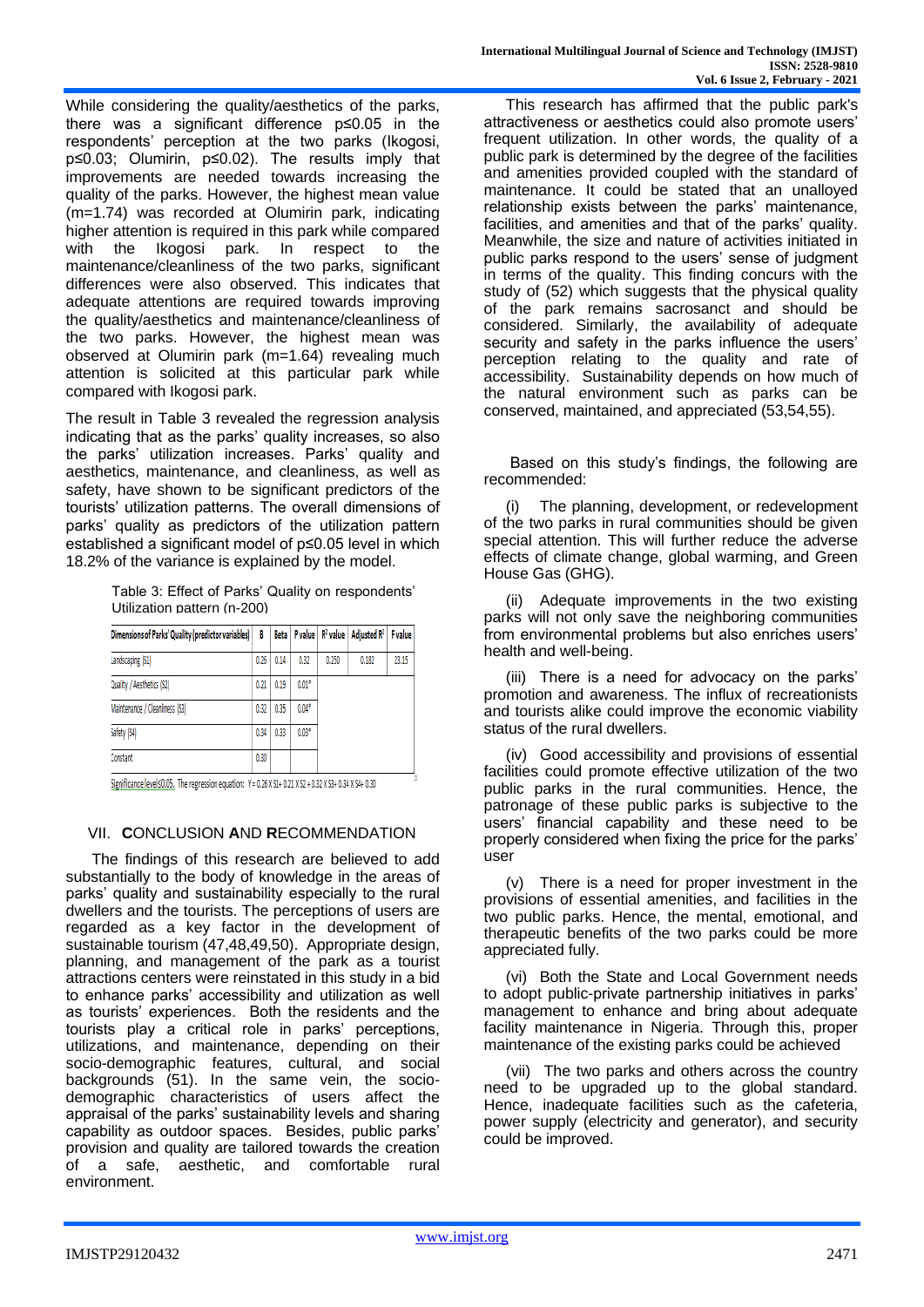**REFERENCES** 

- [1] W. D. Soleckiav, J. M. Welchb, Urban Parks: Green Spaces or Green Walls? *Landscape and Urban Planning,* 32. 93-106, 1995.
- [2] G. Cranz, Changing Roles Of Urban Parks: From Pleasure Garden To Open Space. Landscape 22 (3):9-18. 1978.
- [3] G. Cranz, The Politics of Park Design, Cambridge, Massachusetts: MIT Press. 1982
- [4] J. Gehl, & L. Gemozoe, New City Spaces (Copenhagen: The Danish Architectural Press). 2001.
- [5] B. Giles-Corti, R.J. Donovan, The relative influence of individual, social and physical environment determinants of physical activity. Soc Sci Med, 54:1793–1812. 2002.
- [6] G.C. Godbey, L. L. Caldwell, M. Floyd, & L. Payne, Contributions of leisure studies and recreation and park management research to the active living agenda. American Journal of Preventive Medicine, 28 (2 Suppl 2), 150–158. 2005.
- [7] J. Bell, A. Stockdale, Evolving National Park Models: The Emergence of an Economic Imperative and Its Effect on the Contested Nature of the "national" Park Concept in Northern Ireland. Land Use Policy, 49, 213–226. 2015.
- [8] P.F.J Eagles, S. F. Mccool, C. D. Haynes, Sustainable Tourism in Protected Areas: Guidelines for Planning and Management; IUCN, Ed.; UICN: Gland, Switzerland, 2002.
- [9] S.Thompson, Design for Open Space Factsheet", Your Development. www.yourdevelopment.org. 2008.
- [10] M. Carmona, T. Heath, T. Oc, S. Tiesdell, Public Spaces - Urban Spaces: The Dimension of Urban Design. Architectural Press. London. 2008.
- [11]C.W.Thompson, Urban open space in the 21st century. Landsc. Urban Plan. 60, 59–72. 2002.
- [12] S. M. Low, The Erosion Of Public Space And The Public Realm: Paranoia, Surveillance And Privatization in New York City. Journal of City and Society, 18 (1), 43–49. 2006.
- [13] L. Bertolini, & M. Djist, Mobility Environments and Network Cities. Journal of Urban Design, 8(1), 27–43. 2003.
- [14] S. De Vries, R. Verheij, P. Groenewegen, and P. Spreeuwenberg, 'Natural Environments - Healthy Environments? An Exploratory Analysis of the Relationship between Greenspace and Health,' Environment and Planning A Vol.35 pp.1717-31. 2003.
- [15] J. Maas, R. A. Verheij, P. Groenewegen, S. de Vries, and P. Spreeuwenberg, 'Green Space, Urbanity, and Health: How Strong is the Relation?' Journal of Epidemiology Community Health, Vol.60, pp.587-92. 2006.
- [16] P. Grahn, & U. A. Stigdotter, Landscape Planning and Stress. Urban Forestry and Urban Greening 2 (1), 1–18. 2003.
- [17]T. S. Nielsen, K. B. Hansen, 'Do Green Areas Affect Health? Results from a Danish Survey on the Use of Green Areas and Health Indicators'. Health Place Vol.13, pp.839-850. 2007.
- [18]E. Morita, S. Fukuda, J. Nagano, N. Hamajima, H. Yamamoto, Y. Iwai, T. Nakashima, H. Ohira, and T. Shirakawa, 'Psychological Effects of Forest Environments on Healthy Adults: Shinrin-Yoku (Forest-Air Bathing, Walking) as a Possible Method of Stress Reduction'. Public Health, Vol.121, pp. 54-63. 2007.
- [19]F. Li, R. Wang, J. Paulussen, X. Liu, Comprehensive concept planning of urban greening based on ecological principles: a case study in Beijing, China. Landscape and Urban Planning 72, 325–336. 2005.
- [20] B. Giles-Corti, M. Broomhall, M. Knuiman, C. Collins, K. Douglas, K. Ng, A. Lange, and R. Donovan, 'Increasing Walking - How Important is Distance to Attractiveness and Size of Public Open Space?' American Journal of Preventive Medicine, 28, pp.169-76. 2005.
- [21]L. Maleki, & M. Habibi, Evaluation of environmental quality in the urban areas (Case Study: the neighborhood Chizari). Magazine Architecture and Urban Planning. 2011.
- [22]T. Fritz, P. Wandell, H. Aberg, et al, Walking for Exercise - Does Three Times per Week Influence Risk Factors In Type 2 Diabetes?' Diabetes Research and Clinical Practice Vol.71, pp.21-27. 2006.
- [23]H., Wilhelm Stanis, S.A., Kaczynski, A.T. et al. Perceptions of Neighborhood Park Quality: Associations with Physical Activity and Body Mass Index. ann. behav. med. 45, 39–48 (2013). https://doi.org/10.1007/s12160-012-9448-4
- [24] I. Tsuji, K. Takahashi, Y. Nishino, T. Ohkubo, S. Kuriyama, Y. Watanabe, Y. Anzai, Y., Tsubono, and S. Hisamichi, 'Impact of Walking upon Medical Care Expenditure in Japan: The Ohsaki Cohort Study'. International Journal of Epidemiology, Vol.32, pp.809-14. 2003.
- [25] L. Maleki, & M. Habibi, Evaluation Of Environment Quality In The Urban Areas (Case Study: the neighborhood Chizari). Magazine Architecture and Urban Planning. (2011).
- [26] A. Chiesura, The role of Urban Parks for the Sustainable City. Landscape and Urban Planning, 68(1), 129-138. 2004.
- [27] A. A. Popoola, S.O. Medayese, O. M. Olaniyan, P. I. Onyemenam, & B. M. Adeleye, Users' Perception Of Urban Parks And Green Networks In Ibadan. Singaporean Journal Of Business Economics, And Management Studies Vol.4, No. 10, pp 16-30. 2016.
- [28] G. Cranz, Changing roles of urban parks- from pleasure ground to open space. Landscape, 22 (3): 9-18. 1978.
- [29] G. Cranz, The Politics of Park Design: A History of Urban Parks in America. The MIT Press, Cambridge, MA. 1982.
- [30] S. Hardy, How Boston played a sport, recreation, and community 1865-1915. Northeastern University Press, Boston, MA. 1982.
- [31] D.Schuyler, The new urban landscape: The redefinition of city form in nineteenth-century America. New studies in American intellectual and cultural history., ed. Thomas Bender. Baltimore: Johns Hopkins University Pres. 1986.
- [32] Soleckiav & J. M Welchb, Soleckiav, Urban parks: green spaces or green walls? Landscape and Urban Planning 32 ( 1995) 93-106. 1995
- [33] N. Mirsch, Part IV: Park Definitions and Development Standards, NRPA, www.cottagegrove.org/commdev/parksplan/Part% 20IV. 1995.
- [34] I. S. Ezennia, P. C. Uwajeh, & V. M. Irouke, User Perception Of Neighbourhood Parks And Open Spaces: A Case Of Karakol, North Cyprus. International Journal Of Scientific & Technology Research. Volume 6, Issue 08, August. ISSN 2277-8616. 2017.
- [35] FAO, West Africa, in Global Forest Resources Assessment 2000. Main Report. FAO Forestry Paper 140, pp. 101–120 (Rome: FAO). 2001.